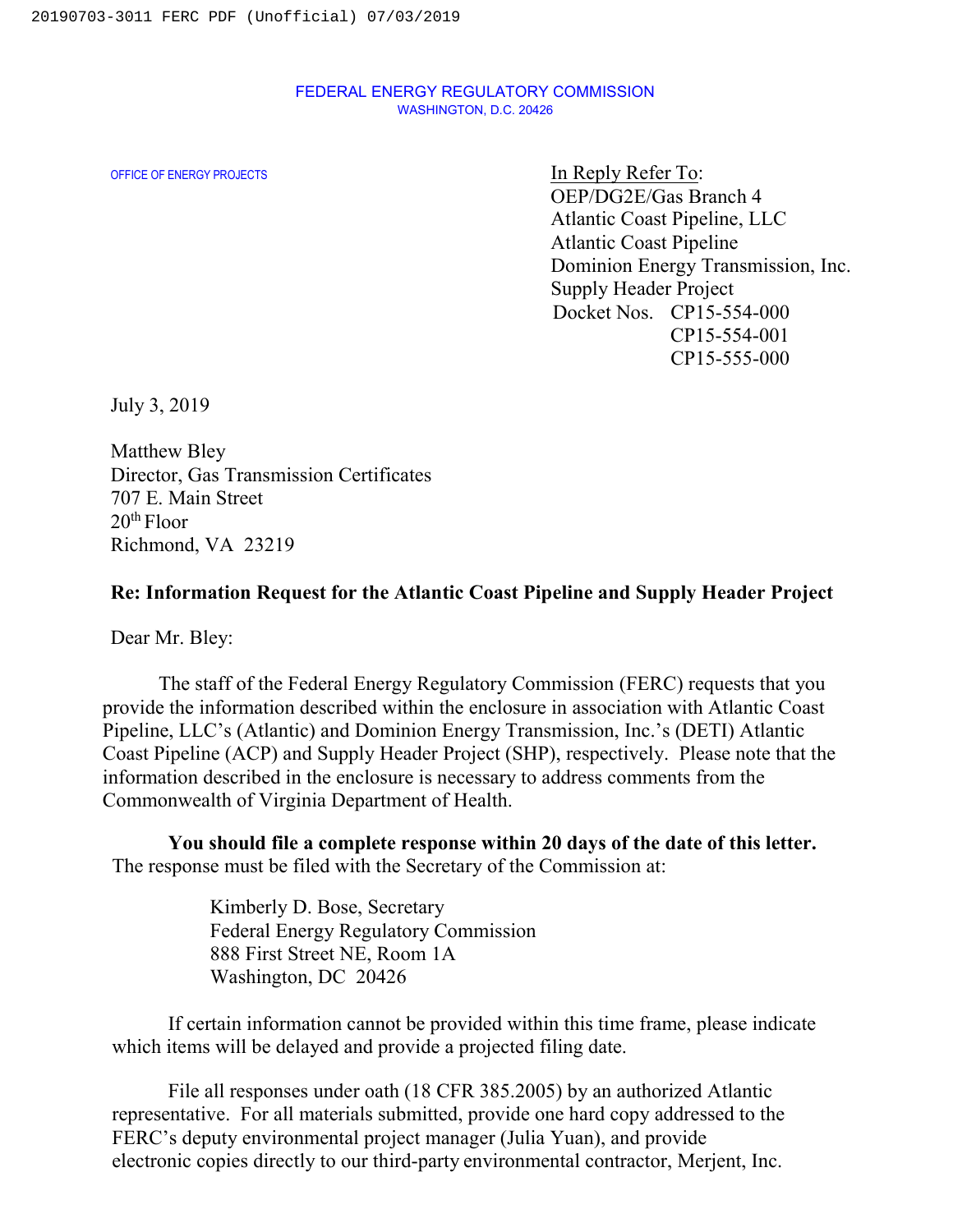$\sim$ 2 $\sim$ 

If you have any questions, please contact me at 202-502-6173 or email to [david.swearingen@ferc.gov.](mailto:david.swearingen@ferc.gov) Thank you for your cooperation.

Sincerely,

Dave Swearingen Chief, Gas Branch 4 Division of Gas – Environment and Engineering

Enclosure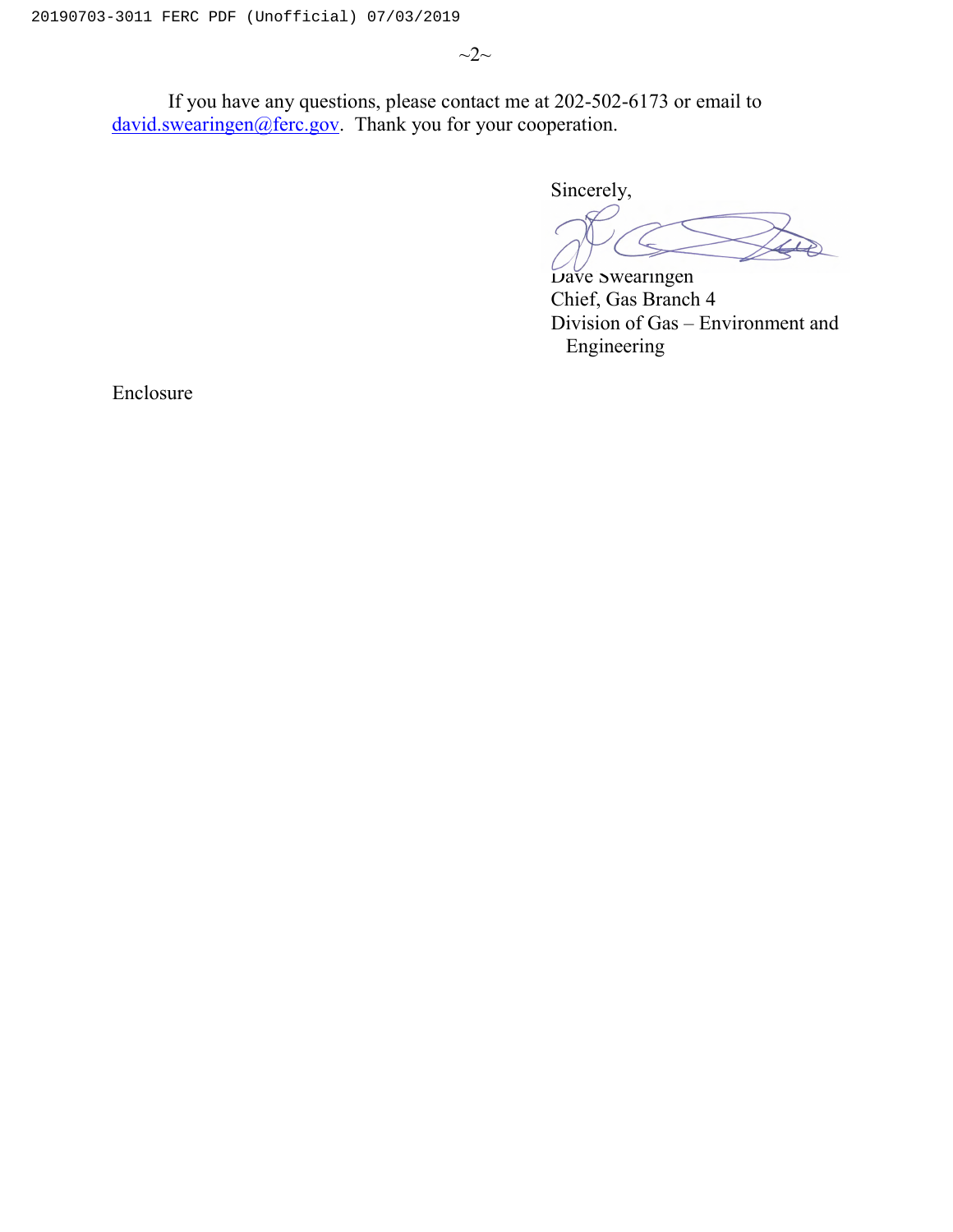$\sim$ 3 $\sim$ 

Enclosure

## Atlantic Coast Pipeline, LLC and Dominion Energy Transmission, Inc Atlantic Coast Pipeline and Supply Header Project Docket Nos. CP15-554-000, CP15-554-001, and CP15-555-000

Please provide toxicological environmental and health information for Fusion Bonded Epoxy (FBE) coatings (*3M™ ScotchkoteTM Fusion Bonded Epoxy Coatings and 3M™ ScotchkoteTM Liquid Epoxy Coatings, or their equivalents*) used for coating the project's pipeline and associated utilities. Evaluate and report on the toxicity of the FBE from all potential exposure pathways including from direct and indirect human contact, ingestion or inhalation; as well as environmental pathways (leachability and mobility) in air, soils, surface water, and groundwater. The evaluation should likewise include an analysis of human and environmental exposure from the degradation of FBE due to exposure to sunlight, and sloughing (chalking) of the material.